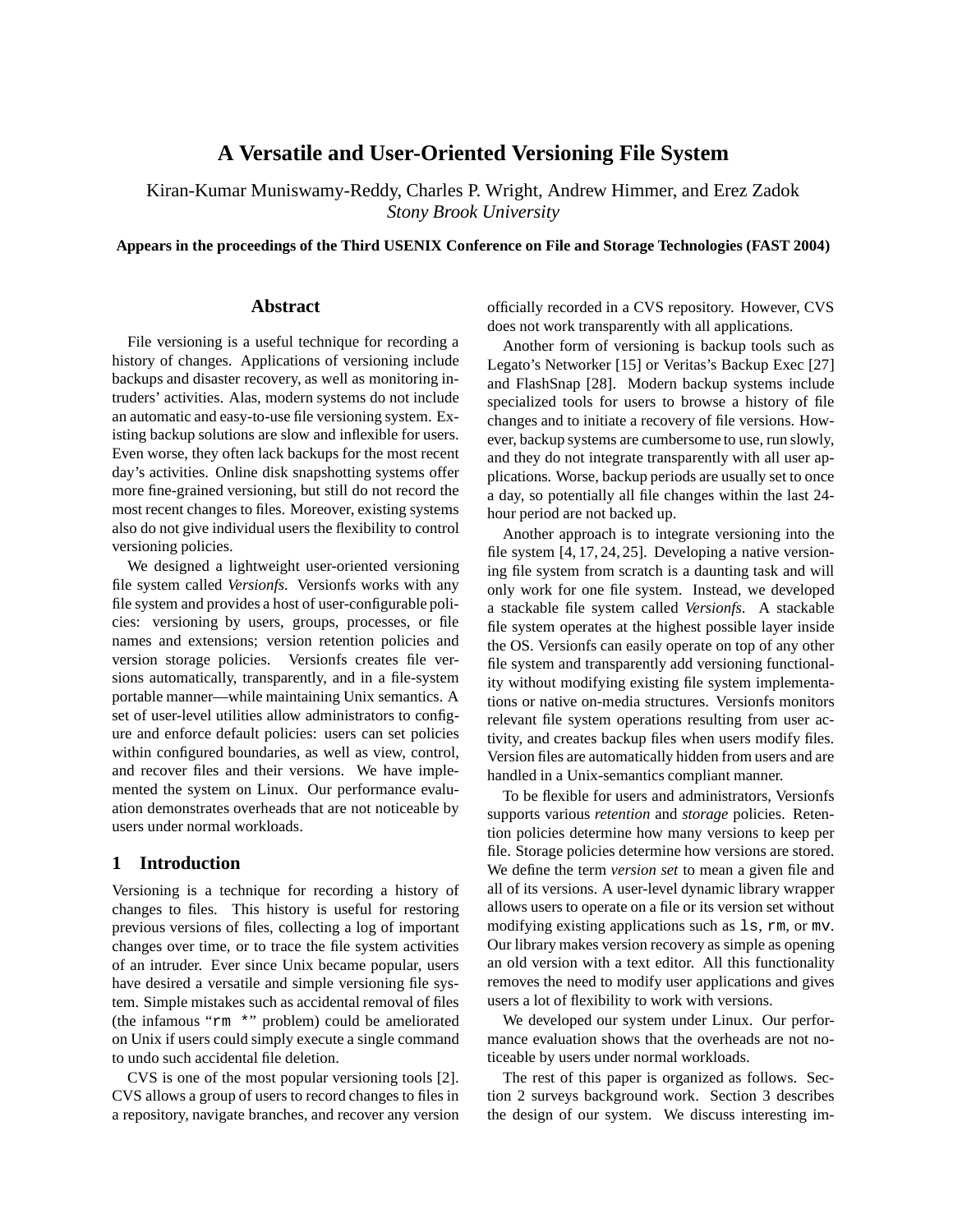plementation aspects in Section 4. Section 5 evaluates Versionfs's features, performance, and space utilization. We conclude in Section 6 and suggest future directions.

## **2 Background**

Versioning was provided by some early file systems like the Cedar File System [7] and 3DFS [13]. The main disadvantage of these systems was that they were not completely transparent. Users had to create versions manually by using special tools or commands. CVS [2] is a user-land tool that is used for source code management. It is also not transparent as users have to execute commands to create and access versions.

Snapshotting or check-pointing is another approach for versioning, which is common for backup systems. Periodically a whole or incremental image of a file system is made. The snapshots are available on-line and users can access old versions. Such a system has several drawbacks, the largest one being that changes made between snapshots can not be undone. Snapshotting systems treat all files equally. This is a disadvantage because not all files have the same usage pattern or storage requirements. When space must be recovered, whole snapshots must be purged. Often, managing such snapshot systems requires the intervention of the administrator. Snapshotting systems include AFS [12], Plan-9 [20], WAFL [8], Petal [14], Episode [3], Venti [21], Spiralog [10], a newer 3DFS [22] system, File-Motel [9], and Ext3COW [19]. Finally, programs such as rsync, rdiff, and diff are also used to make efficient incremental backups.

Versioning with copy-on-write is another technique that is used by Tops-20 [4], VMS [16], Elephant File System [24], and CVFS [25]. Though Tops-20 and VMS had automatic versioning of files, they did not handle all operations, such as rename, etc.

Elephant is implemented in the FreeBSD 2.2.8 kernel. Elephant transparently creates a new version of a file on the first write to an open file. Elephant also provides users with four retention policies: keep one, keep all, keep safe, and keep landmark. Keep one is no versioning, keep all retains every version of a file, keep safe keeps versions for a specific period of time but does not retain the long term history of the file, and keep *landmark* retains only important versions in a file's history. A user can mark a version as a landmark or the system uses heuristics to mark other versions as landmark versions. Elephant also provides users with the ability to register their own space reclamation policies. However, Elephant has its own low-level FFS-like disk format and cannot be used with other systems. It also lacks the ability to provide an extension list to be included or excluded from versioning. User level applications have to be modified to access old versions of a file.

CVFS was designed with security in mind. Each individual write or small meta-data change (e.g., atime updates) are versioned. Since many versions are created, new data structures were designed so that old versions can be stored and accessed efficiently. As CVFS was designed for security purposes, it does not have facilities for the user to access or customize versioning.

NTFS version 5, released with Windows 2000, provides *reparse points*. Reparse points allow applications to enhance the capabilities of the file system without requiring any changes to the file system itself [23]. Several backup products, such as Storeactive's LiveBackup [26], are built using this feature. These products are specific to Windows, whereas Versionfs uses stackable templates and can be ported to other OSes easily.

Clearly, attempts were made to make versioning a part of the OS. However, modern operating systems still do not include versioning support. We believe that these past attempts were not very successful as they were not convenient or flexible enough for users.

## **3 Design**

We designed Versionfs with the following four goals:

- **Easy-to-use:** We designed our system such that a single user could easily use it as a personal backup system. This meant that we chose to use per-file granularity for versions, because users are less concerned with entire file system versioning or blocklevel versioning. Another requirement was that the interface would be simple. For common operations, Versionfs should be completely transparent.
- **Flexibility:** While we wanted our system to be easy to use, we also made it flexible by providing the user with options. The user can select minimums and maximums for how many versions to store and additionally how to store the versions. The system administrator can also enforce default, minimum, and maximum policies.
- **Portability:** Versionfs provides portable versioning. The most common operation is to read or write from the *current version*. We implemented Versionfs as a kernel-level file system so that applications need not be modified for accessing the current version. For previous version access, we use library wrappers, so that the majority of applications do not require any changes. Additionally, no operating system changes are required for Versionfs.
- **Efficiency:** There are two ways in which we approach efficiency. First, we need to maximize current version performance. Second, we want to use as little space as possible for versions to allow a deeper history to be kept. These goals are often conflicting, so we provide various storage and retention policies to users and system administrators.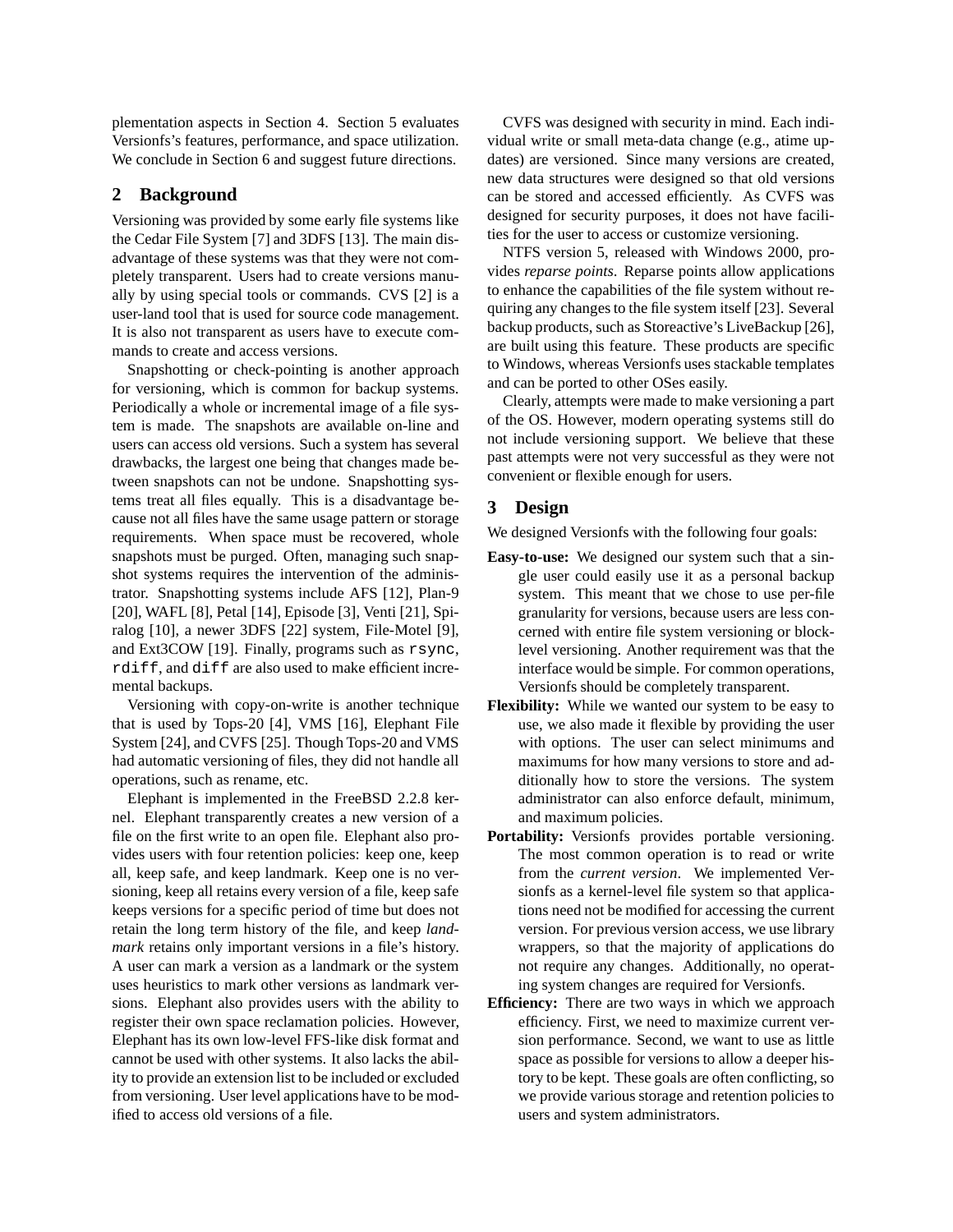We chose a stackable file system to balance efficiency and portability. Stackable file systems run in kernelspace and perform well [30]. For current version access, this results in a low overhead. Stackable file systems are also portable. System call interfaces remain unchanged so no application modifications are required.

The rest of this section is organized as follows. Section 3.1 describes how versions are created. Section 3.2 describes storage policies. Section 3.3 describes retention policies. Section 3.4 describes how previous versions are accessed and manipulated. Section 3.5 describes our version cleaning daemon. Section 3.6 describes file system crash recovery.

#### **3.1 Version Creation**

In Versionfs, the *head*, or current, version is stored as a regular file, so it maintains the access characteristics of the underlying file system. This design avoids a performance penalty for reading the current version. The set of a file and all its versions is called a *version set*. Each version is stored as a separate file. For example, the file foo's nth version is named foo:  $X_n$ . X is substituted depending on the storage policy used for the version.  $X$  could be: " $f$ " indicating a full copy, "c" indicating a compressed version, "s" indicating a sparse version, and "d" indicating a versioned directory. We restrict the user from directly creating or accessing files with names matching the above pattern. Previous versioning systems, like the Cedar File System, have used a similar naming convention.

Along with each version set we store a meta-data file  $(e.g., foo; i)$  that contains the minimum and maximum version numbers as well as the storage method for each version. The meta-data file acts as a cache of the version set to improve performance. This file allows Versionfs to quickly identify versions and know what name to assign to a new version. On version creation, Versionfs also discards older versions according to the retention policies defined in Section 3.3.

Newly created versions are created using a *copy-onchange* policy. Copy-on-change differs from copy-onwrite in that writes that do not modify data will not cause versions to be created. The dirty bit that the OS or hardware provides is not sufficient, because it does not distinguish between data being overwritten with the same content or different one.

There are six types of operations that create a version: writes (either through write or mmap writes), unlink, rmdir, rename, truncate, and ownership or permission modifications.

The write operations are intercepted by our stackable file system. Versionfs creates a new version if the existing data and the new data differ. Between each open and close, only one version is created. This heuristic approximates one version per save, which is intuitive for users and is similar to Elephant's behavior [24].

The unlink system call also creates a version. For some version storage policies (e.g., compression), unlink results in the file's data being copied. If the storage policy permits, then unlink is translated into a rename operation to improve performance. Translating unlink to a rename reduces the amount of I/O required for version creation.

The rmdir system call is converted into a rename, for example rmdir foo renames foo to foo;d1. We only rename a directory that appears to be empty from the perspective of a user. To do this we execute a readdir operation to ensure that all files are either versions or version set meta-data files. Deleted directories cannot be accessed unless a user recovers the directory. Directory recovery can be done using the user-level library that we provide (see Section 3.4).



*Figure 1: rm -rf on directory A*

Figure 1 shows a tree before and after it is removed by rm -rf. The rm command operates in a depth-first manner. First rm descends into A and calls unlink(b). To create a version for b, Versionfs instead renames b to  $b$ ; f1. Next,  $rm$  descends into  $C$ , and  $d$  and  $e$  are versioned the same way b was. Next, rm calls rmdir on C. Versionfs uses readdir to check that C does not contain any files visible to the user, and then renames it to  $C$  *i* d1. Finally, A is versioned by renaming it to A *i* d1.

The rename system call must create a version of the source file and the destination file. The source file needs a version so that the user can recover it later using the source name. If the destination file exists, then it too must be versioned so its contents are preserved. Whereas we preserve the history of changes to the data in a file, we do not preserve the filename history of a file. This is because we believe that data versioning is more important to users than file-name versioning.

When renaming foo to bar, if both are regular files, the following three scenarios are possible:

- 1. **bar does not exist:** In this case, we create a version of foo before renaming foo to bar. If both operations succeed, then we create the meta-data file bar; i.
- 2. **bar exists:** We first create a version of bar. We then create a version of foo. Finally, we rename foo to bar.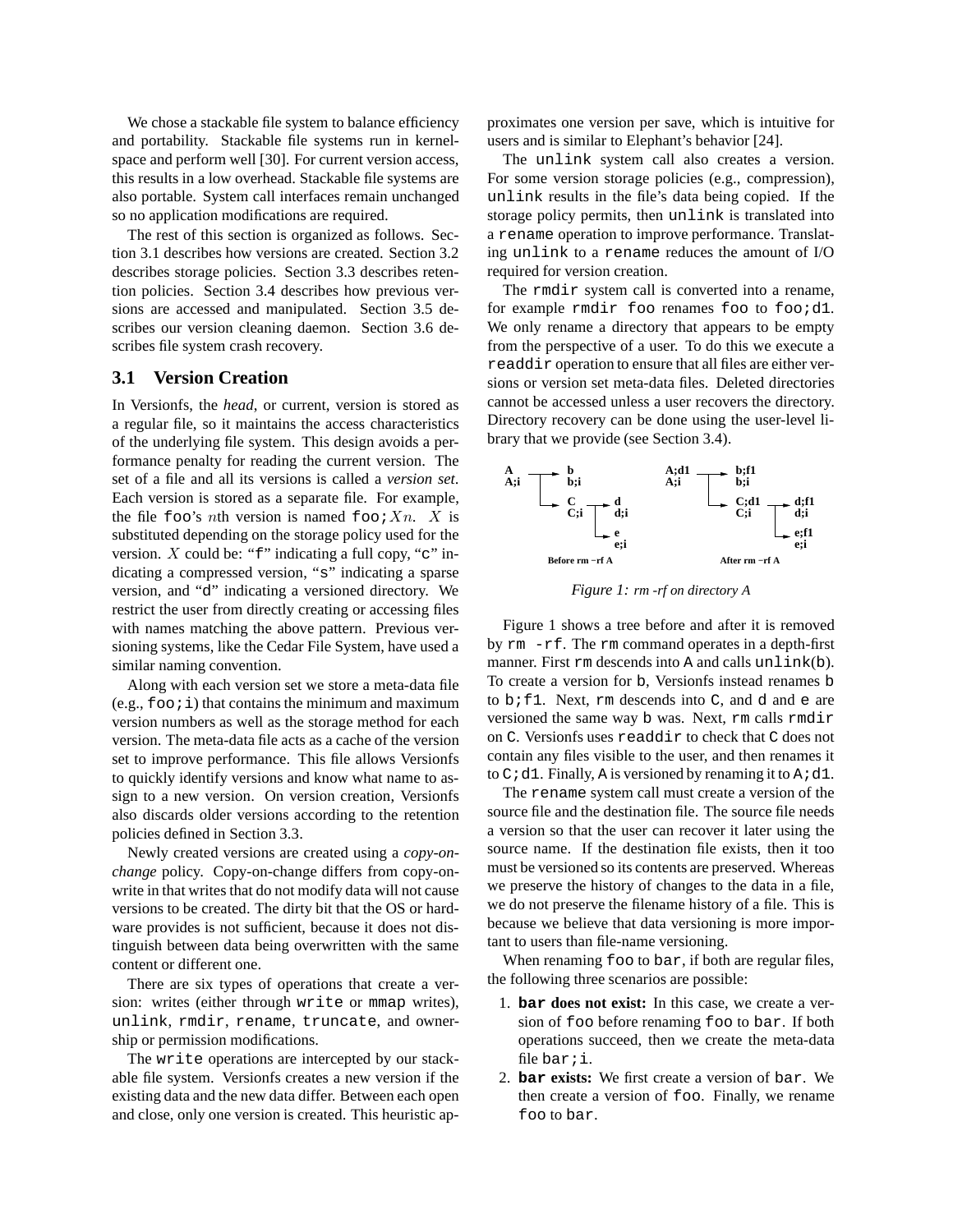3. **bar does not exist but bar;i exists:** This happens if bar has already been deleted and its versions and meta-data files were left behind. In this case, we first create a version for foo, then rename foo to bar. For versioning bar, we use the storage policy that was recorded in bar;  $i$ .

The rename system call renames only the head version of a version set. Entire version sets can be renamed using the user-level library we provide (see Section 3.4).

The truncate system call must also create a new version. However, when truncating a file foo to zero bytes, instead of creating a new version and copying foo into the version file, Versionfs renames foo to be the version. Versionfs then recreates an empty file foo. This saves on I/O that would be required for the copy.

File meta-data is modified when owner or permissions are changed, therefore chmod and chown also create versions. This is particularly useful for security applications. If the storage policy permits (e.g., sparse mode), then no data is copied.

## **3.2 Storage Policies**

Storage policies define our internal format for versions. The system administrator sets the default policy, which may be overridden by the user. We have developed three storage policies: full, compressed, and sparse mode.

**Full Mode** Full mode makes an entire copy of the file each time a version is created. As can be seen in Figure 2, each version is stored as a separate file of the form foo;  $fN$ , where N is the version number. The current, or *head*, version is foo. The oldest version in the diagram is  $f \circ \circ i f$ 8. Before version 8 is created, its contents are located in foo. When the page A2 overwrites the page A1, Versionfs copies the entire head version to the version,  $f \circ \circ f8$ . After the version is created, A2 is written to foo, then B1, C2, and D2 are written without any further version creation. This demonstrates that in full mode, once the version is created, there is no additional overhead for read or write. The creation of version 9 is similar to the creation of version 8. The first write overwrites the contents of page A2 with the same contents. Versionfs does not create a version as the two pages are the same. When page B2 overwrites page B1, the contents of  $f$  are copied to  $f$  oo  $f$   $f$   $9$ . Further writes directly modify foo. Pages C2, D3, and E1 are directly written to the head version. Version 10 is created in the same way. Writing A2 and B2 do not create a new version. Writing C3 over C2 will create the version  $foo$ ; $f10$  and the head file is copied into  $foo$ ; $f10$ . Finally, the file is truncated. Because a version has already been created in the same session, a new version is not created.

|          | foo     | A2 | B <sub>2</sub> | C <sub>3</sub> | Current        |    |
|----------|---------|----|----------------|----------------|----------------|----|
| Versions | foo;f10 | A2 | Β2             | C2             | D3             | E1 |
| Newer    | foo;f9  | A2 | B1             | C2             | D <sub>2</sub> |    |
|          | foo;f8  | A1 | B1             | C1             | DI             |    |

*Figure 2: Full versioning. Each version is stored as a complete copy and each rectangle represents one page.*

**Compress Mode** Compress mode is the same as full mode, except that the copies of the file are compressed. If the original file size is less than one block, then Versionfs does not use compression because there is no way to save any space. Compress mode reduces space utilization and I/O wait time, but requires more system time. Versions can also be converted to compress mode offline using our cleaner, described in Section 3.5.

**Sparse Mode** When holes are created in files (e.g., through lseek and write), file systems like Ext2, FFS, and UFS do not allocate blocks. Files with holes are called *sparse* files. Sparse mode versioning stores only block deltas between two versions. Only the blocks that change between versions are saved in the version file. It uses sparse files on the underlying file system to save space. Compared to full mode, sparse mode versions reduce the amount of space used by versions and the I/O time. The semantics of sparse files are that when a sparse section is read, a zero-filled page is returned. There is no way to differentiate this type of page with a page that is genuinely filled with zeros. To identify which pages are holes in the sparse version file, Versionfs stores sparse version meta-data information at the end of the version file. The meta-data contains the original size of the file and a bitmap that records which pages are valid in this file. Versionfs does not preallocate intermediate data pages, but does leave logical holes. These holes allow Versionfs to backup changed pages on future writes without costly data-shifting operations [29].

Two important properties of our sparse format are: (1) a normal file can be converted into a sparse version by renaming it and then appending a sparse header, and (2) we can always discard tail versions because reconstruction only uses more recent versions.

To reconstruct version  $N$  of a sparse file foo, Versionfs first opens  $f \circ \circ i$  sN. Versionfs reconstructs the file one page at a time. If a page is missing from  $f \circ \circ i$  sN, then we open the next version and attempt to retrieve the page from that version. We repeat this process until the page is found. This procedure always terminates, because the head version is always complete.

Figure 3 shows the contents of foo when no versions exist. A meta-data file,  $f \circ \circ i$ , which contains the next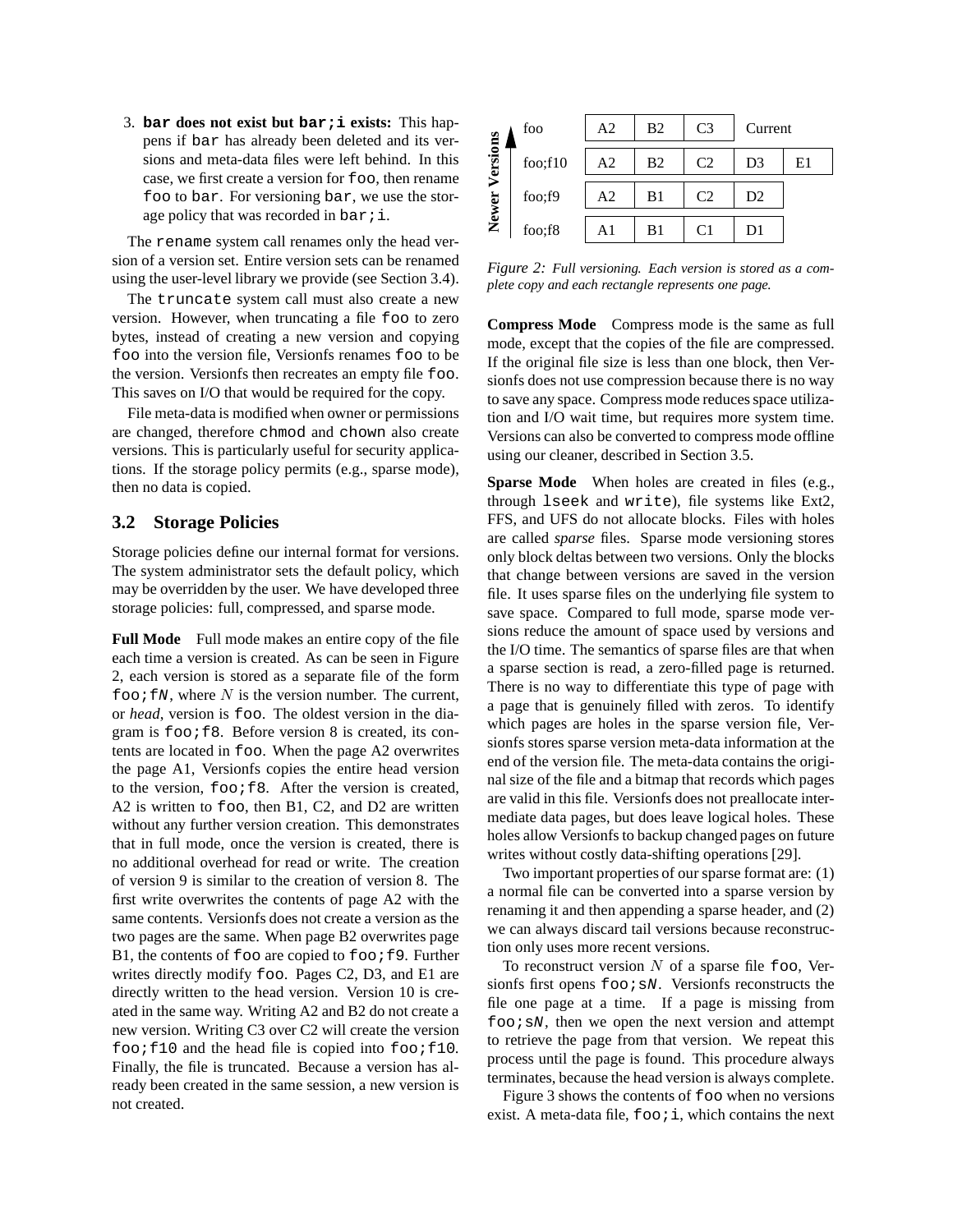

*Figure 3: Sparse versioning. Only* foo *exists.*

version number, also exists. Figure 4 shows the version set after applying the same sequence of operations as in Figure 2, but in sparse mode.



*Figure 4: Sparse versioning. Each version stores only block deltas, and each rectangle represents one page. Rectangles with hatch patterns are sparse. Sparse meta-data is represented by the rectangle with "SM" inside.*

Versionfs creates foo; s8 when write tries to overwrite page A1 with A2. Versionfs first allocates a new disk block for  $f \circ \circ i$  s8, writes A1 to the new block, updates the sparse bitmap and then overwrites A1 with A2 in foo. This strategy helps preserve sequential read performance for multi-block files. The other data blocks are not copied to foo; s8 yet and foo; s8 remains open. Next, write overwrites page B1 with the same data. Versionfs does not write the block to the sparse file because data has not changed. Next, C2 overwrites C1 and Versionfs first writes C1 to the sparse file and then writes C2 to the head version. Versionfs also updates the sparse meta-data bitmap. Page D is written in the same way as page C. The creation of version 9 is similar to version 8. The last version in this sequence is version 10. The pages A2, B2, and C3 are written to the head version. Only C3 differs from the previous contents, so Versionfs writes only C2 to the version file,  $f \circ \circ i$  s10. Next, the file is truncated to 12KB, so D3 and E1 are copied into  $foo$  is 10. The resulting version is shown in Figure 4.

## **3.3 Retention Policies**

We have developed three version retention policies. Our retention policies, as well as Elephant's [24] retention policies, determine how many versions must be retained for a file. However, we provide policies that are different from the ones provided by Elephant. We support the following three retention policies:

**Number:** The user can set the maximum and minimum number of versions in a version set. This policy is attractive because some history is always kept.

- **Time:** The user can set the maximum and minimum amount of time to retain versions. This allows the user to ensure that a history exists for a certain period of time.
- **Space:** The user can set the maximum and minimum amount of space that a version set can consume. This policy allows a deep history tree for small files, but does not allow one large file to use up too much space.

 dence over the maximum values. If a version set does a policy's minimum. The minimum values take prece exceeds any one policy's maximum, then versions are not violate any policy's minimum and the version set A version is never discarded if discarding it violates discarded beginning from the tail of the version set.

Providing a minimum and maximum version is useful when a combination of two policies is used. For example, a user can specify that the number of versions to be kept should be 10–100 and 2–5 days of versions should be kept. This policy ensures that both the 10 most recent versions and at least two days of history is kept. Minimum values ensure that versions are not prematurely deleted, and maximums specify when versions should be removed.

Each user and the administrator can set a separate policy for each file size, file name, file extension, process name, and time of day. File size policies are useful because they allow the user to ensure that large files do not use too much disk space. File name policies are a convenient method of explicitly excluding or including particular files from versioning. File extension policies are useful because file names are highly correlated with the actual file type [5]. This type of policy could be used to exclude large multimedia files or regenerable files such as .o files. This can also be used to prevent applications from creating excessive versions of unwanted files. For example, excluding  $\tilde{ }$  from versioning will prevent emacs from creating multiple versions of  $\tilde{ }$  files.

Process name can be used to exclude or include particular programs. A user may want any file created by a text editor to be versioned, but to exclude files generated by their Web browser. Time-of-day policies are useful for administrators because they can be used to keep track of changes that happen outside of business hours or other possibly suspicious times.

For all policies, the system administrator can provide defaults. Users can customize these policies. The administrator can set the minimum and maximum values for each policy. This is useful to ensure that users do not abuse the system. In case of conflicts, administratordefined values override user-defined values. In case of conflicts between two retention policies specified by a user, the most restrictive policy takes precedence.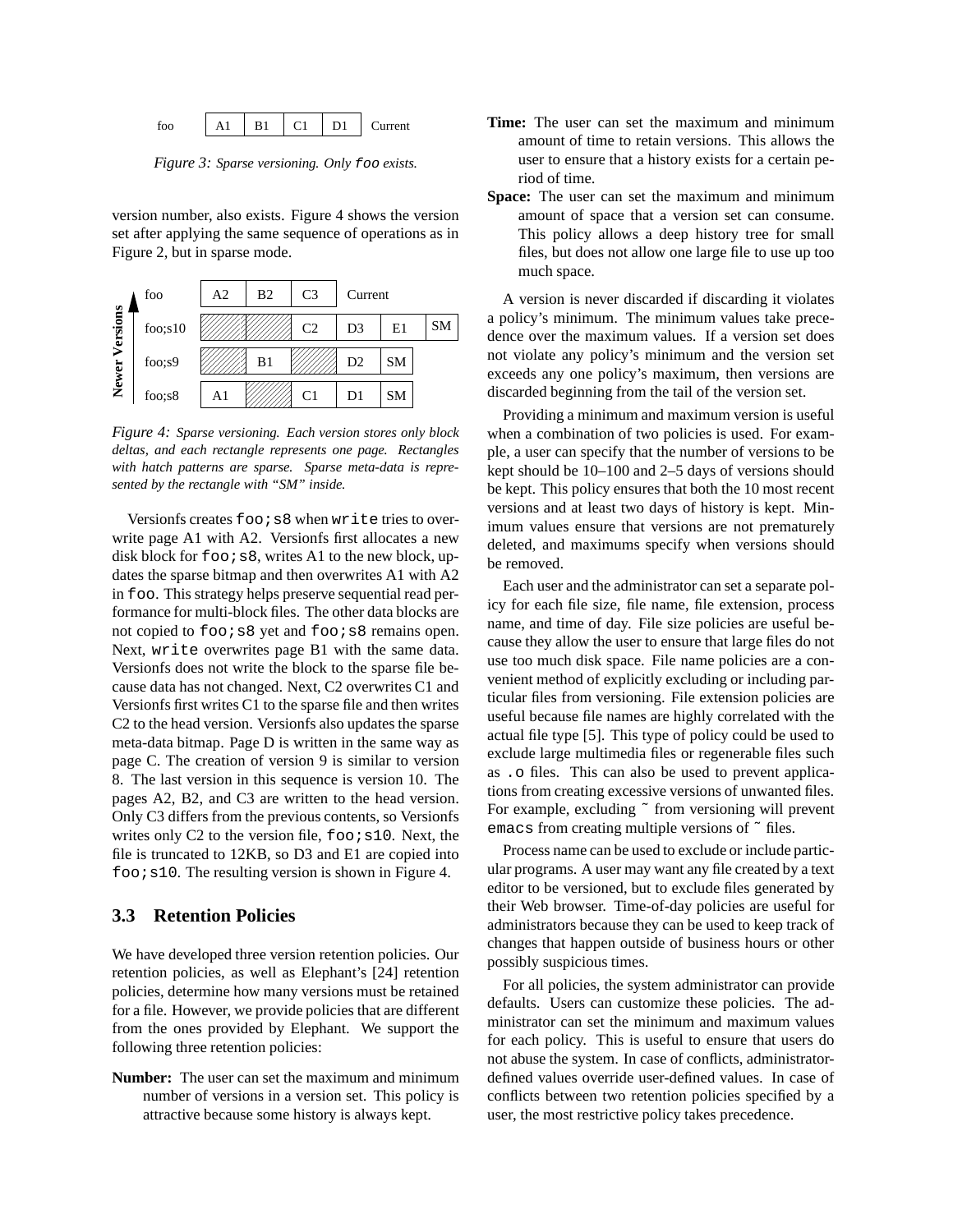## **3.4 Manipulating Old Versions**

By default, users are allowed to read and manipulate their own versions, though the system administrator can turn off read or read-write access to previous versions. Turning off read access is useful because system administrators can have a log of user activity without having the user know what is in the log. Turning off read-write access is useful because users cannot modify old versions either intentionally or accidentally.

Versionfs exposes a set of ioctls to user space programs, and relies on a library that we wrote, *libversionfs* to convert standard system call wrappers into Versionfs ioctls. The libversionfs library can be used as an LD PRELOAD library that intercepts each library system call wrapper and directory functions (e.g., open, rename, or readdir). After intercepting the library call, libversionfs determines if the user is accessing an old version or the current version (or a file on a file system other than Versionfs). If a previous version is being accessed, then libversionfs invokes the desired function in terms of Versionfs ioctls; otherwise the standard library wrapper is used. The LD\_PRELOAD wrapper greatly simplifies the kernel code, as versions are not directly accessible through standard VFS methods.

Versionfs provides the following ioctls: version set stat, recover a version, open a raw version file, and also several manipulation operations (e.g., rename and chown). Each ioctl takes the file descriptor of a parent directory within Versionfs. When a file name is used, it is a relative path starting from that file descriptor.

**Version-Set Stat** Version-set stat (vs\_stat) returns the minimum and maximum versionsin a version set and the storage policy for each version. This ioctl also returns the same information as stat for each version.

**Recover a Version** The version recovery ioctl takes a file name  $F$ , a version number  $N$ , and a destination file descriptor  $D$  as arguments. It writes the contents of  $F$ 's  $N$ -th version to the file descriptor  $D$ . Providing a file descriptor gives application programmers a great deal of flexibility. Using an appropriate descriptor they can recover a version, append the version to an existing file, or stream the version over the network. A previous version of the file can even be recovered to the head version. In this case, version creation takes place as normal.

This ioctl is used by libversionfsto open a version file. To preserve the version history integrity, Version files can be opened for reading only. The libversionfs library recovers the version to a temporary file, re-opens the temporary file read-only, unlinks the temporary file, and returns the read-only file descriptor to the caller. After this operation, the caller has a file descriptor that can be used to read the contents of a version.

**Open a Raw Version File** Opening a raw version returns a file descriptor to an underlying version file. Users are not allowed to modify raw versions. This ioctl is used to implement readdir and for our version cleaner and converter. The application must first run versionset stat to determine what the version number and storage policy of the file are. Without knowing the corresponding storage policy, the application can not interpret the version file correctly. Through the normal VFS methods, version files are hidden from user space, therefore when an application calls readdir it will not see deleted versions. When the application calls readdir, libversionfs runs readdir on the current version of the raw directory so that deleted versions are returned to user space. The contents of the underlying directory are then interpreted by libversionfs to present a consistent view to user space. Deleted directories cannot be opened through standard VFS calls, therefore we use the raw open ioctl to access them as well.

**Manipulation Operations** We also provide ioctls that rename, unlink, rmdir, chown, and chmod an entire version set. For example, the version-set chown operation modifies the owner of each version in the version set. To ensure atomicity, Versionfs locks the directory while performing version-set operations. The standard library wrappers simply invoke these manipulation ioctls. The system administrator can disable these ioctls so that previous versions are not modified.

## **3.4.1 Operational Scenario**

All versions of files are exposed by libversionfs. For example, version 8 of foo is presented as foo : 8 regardless of the underlying storage policy. Users can read old versions simply by opening them. When a manipulation operation is performed on foo, then all files in foo's version set are manipulated.

An example session using libversionfs is as follows. Normally users see only the head version, foo.

```
$ echo -n Hello > foo
$ echo -n ", world" >> foo
$ echo '!' >> foo
$ ls
foo
$ cat foo
Hello world!
```
Next, users set an LD PRELOAD to see all versions.

#### \$ **LD\_PRELOAD=libversionfs.so** \$ **export LD\_PRELOAD**

After using libversionfs as an LD PRELOAD, the user sees all versions of foo in directory listings and can then access them. Regardless of the underlying storage format, libversionfs presents a consistent interface. The second version of foo is named foo *i* 2. There are no modifications required to standard applications.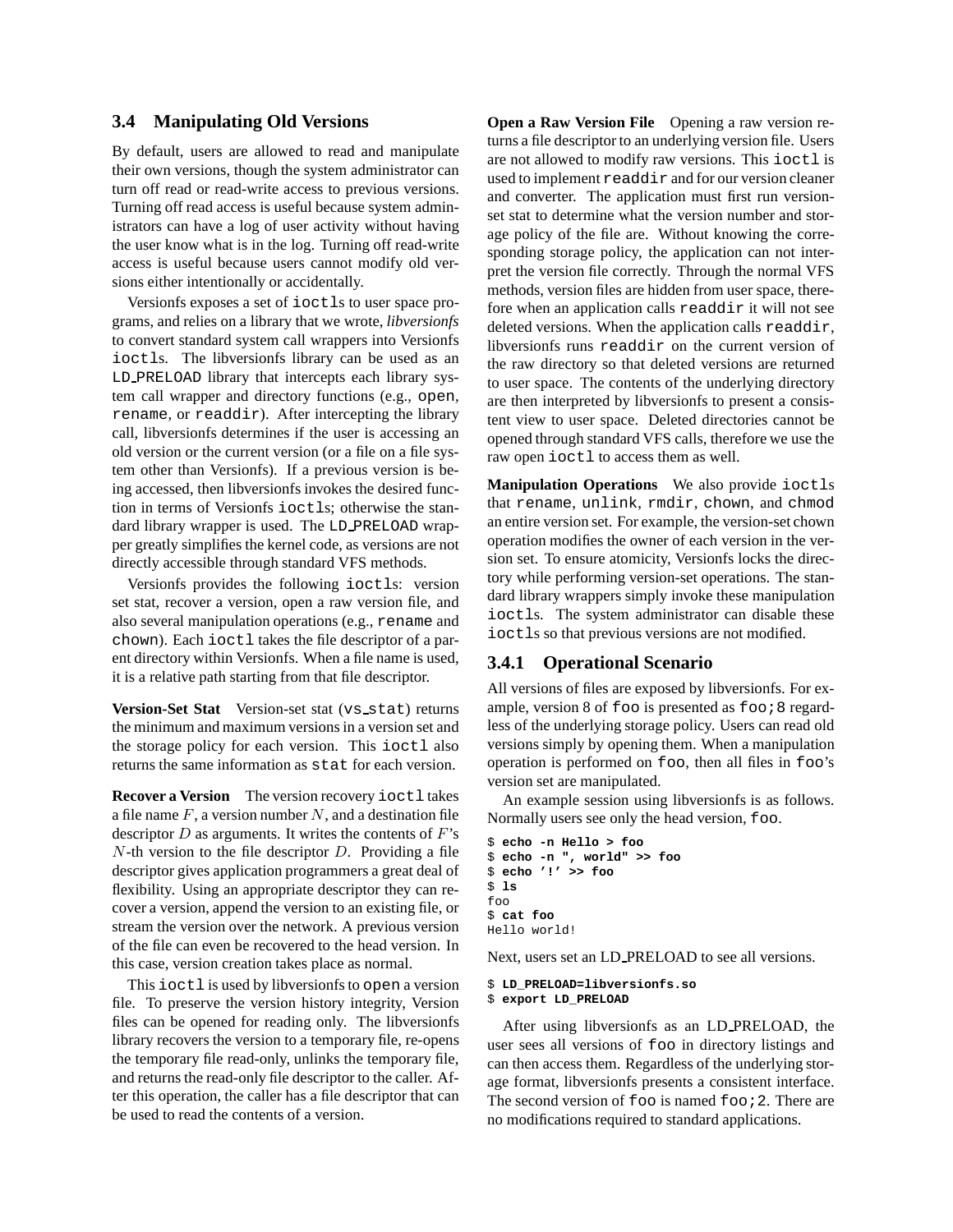```
$ ls
foo foo;1 foo;2
```
If users want to examine a version, all they need to do is open it. Any dynamically linked program that uses the library wrappers to system calls can be used to view older versions. For example, diff can be used to examine the differences between a file and an older version.

```
$ cat 'foo;1'
Hello
$ cat 'foo;2'
Hello, world
$ diff foo 'foo;1'
1c1< Hello, world!
---
> Hello
```
libversionfs can also be used to modify an entire version set. For example, the standard mv command can be used to rename every version in the version set.

```
$ mv foo bar
$ ls
bar bar;1 bar;2
```
## **3.5 Version Cleaner and Converter**

Using the version-setstat and open raw ioctls we have implemented a version cleaner and converter. As new versions are created, Versionfs prunes versions according to the retention policy as defined in Section 3.3. Versionfs cannot implement time-based policies entirely in the file system. For example, a user may edit a file in bursts. At the time the versions are created, none of them exceed the maximum time limit. However, after some time has elapsed, those versions can be older than the maximum time limit. Versionfs does not evaluate the retention policies until a new version is created. To account for this, the cleaner uses the same retention policies to determine which versions should be pruned. Additionally, the cleaner can convert versions to more compact formats (e.g., compressed versions).

The cleaner is also responsible for pruning directory trees. We do not prune directories in the kernel because recursive operations are too expensive to run in the kernel. Additionally, if directory trees were pruned in the kernel, then users would be surprised when seemingly simple operations take a significantly longer time than expected. This could happen, for example, if a user writes to a file that used to be a directory. If the user's new version needed to discard the entire directory, then the user's simple operation would take an inexplicably long period of time.

## **3.6 Crash Recovery**

In the event of a crash, the meta-data file can be regenerated entirely from the entries provided by readdir. The meta-data file can be recovered because we can get the storage method and the version number from the version file names. Versionfs, however, depends on the lower level file system to ensure consistency of files and file names. We provide a high-level file system checker (similar to fsck) to reconstruct damaged or corrupt version meta-data files.

## **4 Implementation**

We implemented our system on Linux 2.4.20 starting from a stackable file system template [30]. Versionfs is 12,476 lines of code. Out of this, 2,844 lines were for the various ioctls that we implemented to recover, access, and modify versions. Excluding the code for the ioctls, this is an addition of 74.9% more code to the stackable file-system template that we used. We implemented all the features described in our design, but we do not yet version hard links.

The stackable file system templates we used cache pages both on the upper-level and lower-level file system. We take advantage of the double buffering so that the Versionfs file can be modified by the user (through write or mmap), but the underlying file is not yet changed. In commit write (used for write calls) and writepage (used for mmap-ed writes), Versionfs compares the contents of the lower-level page to the contents of the upper-level page. If they differ, then the contents of the lower-level page are used to save the version. The memory comparison does not increase system time significantly, but the amount of data versioned, and hence I/O time is reduced significantly.

## **5 Evaluation**

We evaluate our implementation of Versionfs in terms of features as well as performance. In Section 5.1, we compare the features of Versionfs with several other versioning systems. In Section 5.2, we evaluate the performance of our system by executing various benchmarks.

## **5.1 Feature Comparison**

In this section, we describe and compare the features of WAFL [8], Elephant [24], CVFS [25], and Versionfs. We selected these because they version files without any user intervention. We do not include some of the older systems like Tops-20 [4] and VMS [16] as they do not handle operations such as rename, etc. We chose Elephant and CVFS because they create versions when users modify files rather than at predefined intervals. We chose WAFL as it is a recent representative of snapshotting systems. We do not include Venti [21] as it provides a framework that can be used for versioning rather than being a versioning system itself.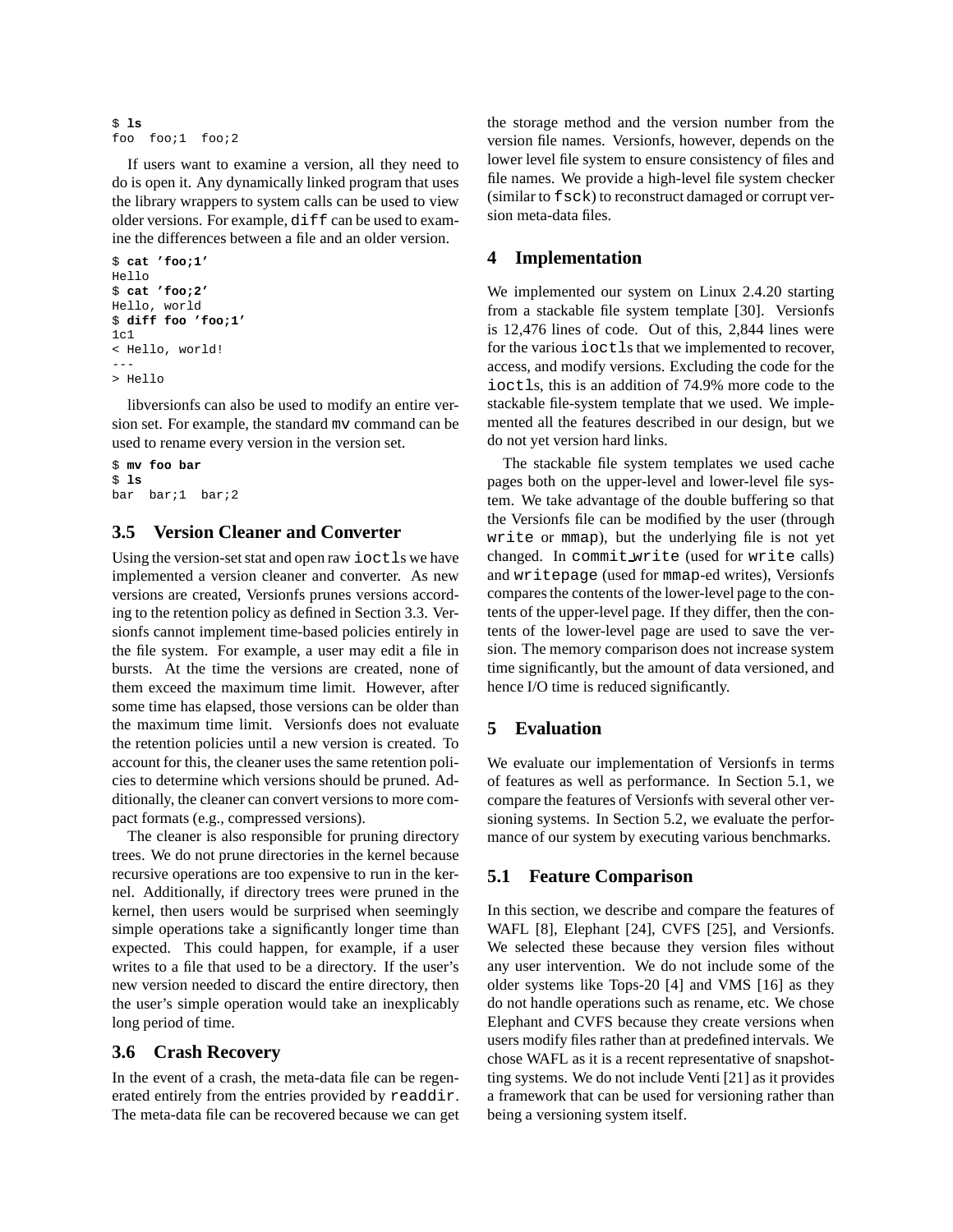|    | <b>Feature</b>                                          | <b>WAFL</b> | Elephant         | <b>CVFS</b>                                   | <b>Versionfs</b> |
|----|---------------------------------------------------------|-------------|------------------|-----------------------------------------------|------------------|
|    | File system implementation method                       |             |                  | Disk based Disk based Disk based <sup>a</sup> | Stackable        |
| 2  | Copy-on-Change                                          |             |                  |                                               |                  |
| 3  | Comprehensive versioning (data, meta-data, etc.)        |             |                  | $\boldsymbol{v}^{\prime}$                     |                  |
| 4  | Transparent support for compressed versions             |             |                  |                                               |                  |
|    | Landmark retention policy                               |             |                  |                                               |                  |
| 6  | Number based retention policy                           |             | $\boldsymbol{c}$ |                                               |                  |
|    | Time based retention policy                             |             |                  |                                               |                  |
| 8  | Space based retention policy                            |             |                  |                                               |                  |
| 9  | Unmodified applications can access previous versions    |             |                  |                                               |                  |
| 10 | Per-user extension inclusion/exclusion list to version  |             |                  |                                               |                  |
| 11 | Administrator can override user policies                |             |                  |                                               |                  |
| 12 | Allows users to register their own reclamation policies |             |                  |                                               |                  |
| 13 | Version tagging                                         |             |                  |                                               |                  |

*Table 1: Feature comparison. A check mark indicates that the feature is supported, otherwise it is not.*

<sup>a</sup> *Log structured disk-based file system with an NFS interface.*

<sup>b</sup> *Security audit quality versioning.*

<sup>c</sup> *Elephant supports "keep all" and "keep one" policies.*

We identified the following thirteen features and have summarized them in Table 1:

- 1. **File system implementation method:** Versionfs is implemented as a stackable file system, so it can be used with any file system. WAFL, Elephant, and CVFS are disk-based file systems and cannot be used in conjunction with any other file system. CVFS uses log structured disk layout and exposes an NFS interface for accessing the device. The advantage of stacking is that the underlying file system can be chosen based on the users' needs. For example, if the administrator expects a lot of small files to be created in one directory, the user can stack on top of a hash-tree based or tail-merging file system to improve performance and disk usage.
- 2. **Copy-on-Change:** Versionfs takes advantage of the double-buffering used by stackable templates. On writes, Versionfs compares each byte of the new data with the old data and makes a version only if there are changes. This is advantageous as several applications (e.g., most text editors) rewrite the same data to disk. CVFS and Elephant use copyon-write for creating new versions, creating versions when there actually is no change.
- 3. **Comprehensive versioning:** Comprehensive versioning creates a new version on every operation that modifies the file or its attributes. This is particularly useful for security purposes. Only CVFS supports this feature.
- 4. **Transparent support for compressed versions:** Versionfs supports a policy that allows versions to be stored on disk in a compressed format. In Elephant, a user-land cleaner can compress old files. In

Versionfs, users can access the data in compressed files directly by using libversionfs. In Elephant users cannot access the version files directly.

- 5. **Landmark retention policy:** This policy retains only important or landmark versions in a file's history. Only Elephant supports this policy.
- 6. **Number based retention policy:** This policy lets the user set upper and lower bounds on the number of versions retained for a file. Versionfs supports this policy. Elephant supports "keep one" policy that retains 0 versions and "keep all" policy that retains infinite versions.
- 7. **Time based retention policy:** This policy retains versions long enough to recover from errors but versions are reclaimed after a configured period of time. Versionfs supports this policy. Elephant's "keep safe" policy is functionally similar to Versionfs's time based policy.
- 8. **Space based retention policy:** This policy limits the space used by a file's versions. Only Versionfs supports this policy.
- 9. **Unmodified application access to previous versions:** Versioning is only truly transparent to the user if previous versions can be accessed without making modifications to user-level applications like ls, cat, etc. This is possible in Versionfs (through libversionfs) and in WAFL. Elephant and CVFS need modified tools to access previous versions.
- 10. **Per-user extension inclusion and exclusion lists to version:** It is important that users have the ability to choose the files to be versioned and the policy to be used for versioning, because all files do not need to be versioned equally. Versionfs allows users to specify a list of extensions to be excluded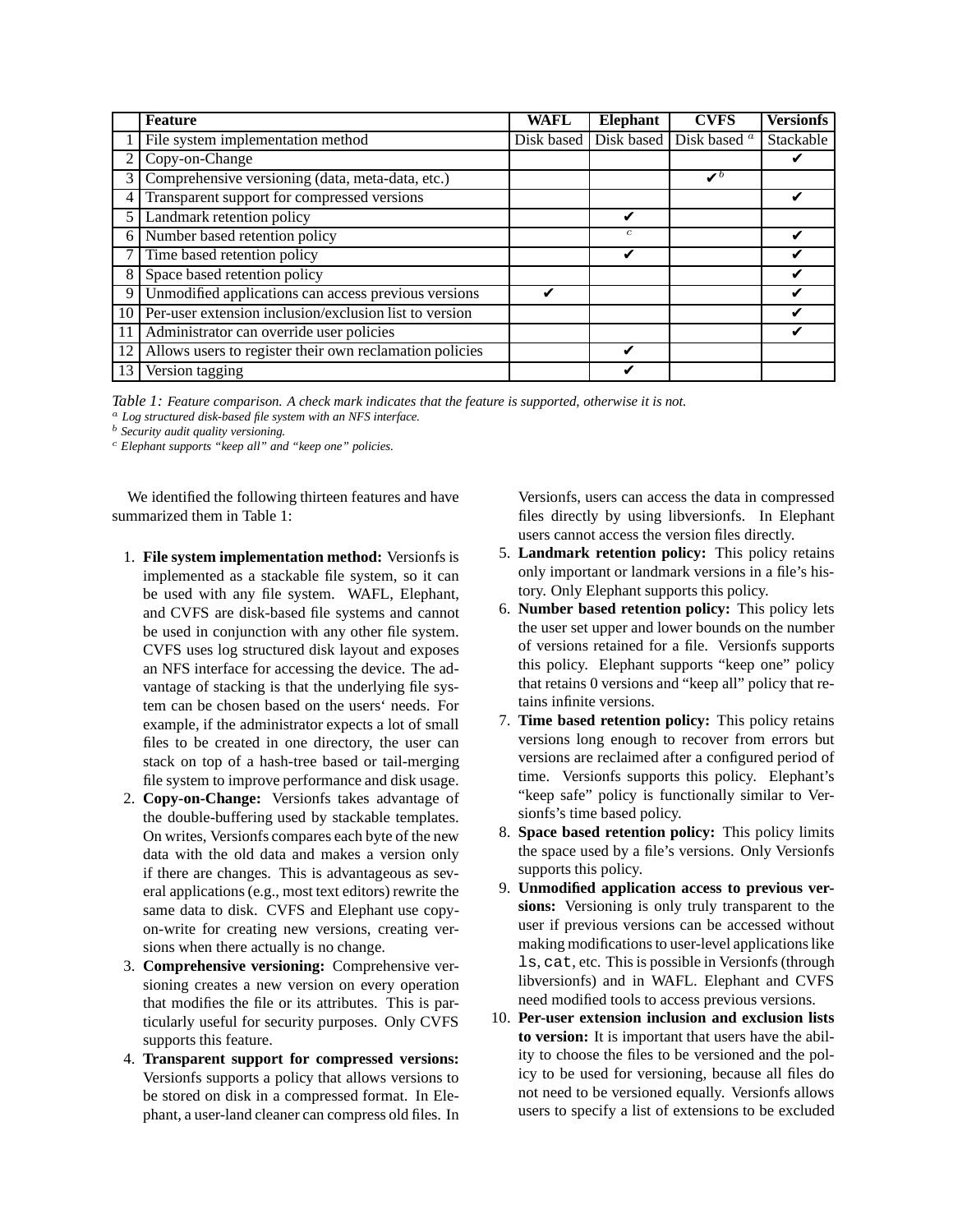from versioning. Elephant allows groups of files to have the same retention policies, but does not allow explicit extension lists.

- 11. **Administrator can override user policies:** Providing flexibility to users means users could misconfigure the policies. It is important that administrators can override or set bounds for the user policies. Versionfs allows administrators to set an upper bound and lower bound on the space, time, and number of versions retained.
- 12. **Allows users to register their own reclamation policies:** Users might prefer policies other than the system default. Elephant is the only file system that allows users to set up custom reclamation policies.
- 13. **Version tagging:** Users want to mark the state of a set of files with a common name so that they can revert back to that state in the future. Only Elephant supports tagging.

## **5.2 Performance Comparison**

We ran all the benchmarks on a 1.7GHz Pentium 4 machine with 1GB of RAM. All experiments were located on two 18GB 15,000 RPM Maxtor Atlas hard drives configured as a 32GB software Raid 0 disk. The machine was running Red Hat Linux 9 with a vanilla 2.4.22 kernel. To ensure a cold cache, we unmounted the file systems on which the experiments took place between each run of a test. We ran each test at least 10 times. To reduce I/O effects due to ZCAV we located the tests on a partition toward the outside of the disk that was just large enough for the test data [6]. We recorded elapsed, system, and user times, and the amount of disk space utilized for all tests. We display elapsed times (in seconds) on top of the time bars in all our graphs. We also recorded the wait times for all tests, wait time is mostly I/O time, but other factors like scheduling time can also affect it. It is computed as the difference between the elapsed time and system+user times. We report the wait time where it is relevant or has been affected by the test. We computed 95% confidence intervals for the mean elapsed and system times using the Student-t distribution. In each case, the half-widths of the confidence intervals were less than 5% of the mean. The space used does not change between different runs of the same test. The user time is not affected by Versionfs as it operates only in the kernel. Therefore we do not discuss the user times in any of our results. We also ran the same benchmarks on Ext3 as a baseline.

## **5.2.1 Configurations**

We used the following storage policies for evaluation:

- **FULL:** Versionfs using the full policy.
- **COMPRESS:** Versionfs using the compress policy.
- **SPARSE:** Versionfs using the sparse policy.

We used the following retention policies:

- **NUMBER:** Versionfs using the number policy.
- **SPACE:** Versionfs using the space policy.

For all benchmarks, one storage and one retention configuration were concurrently chosen. We did not benchmark the time retention policy as it is similar in behavior to space retention policy.

#### **5.2.2 Workloads**

We ran four different benchmarks on our system: a CPU-intensive benchmark, an I/O intensive benchmark, a benchmark that simulates the activity of a user on a source tree, and a benchmark that measures the time needed to recover files.

The first workload was a build of Am-Utils [18]. We used Am-Utils 6.1b3: it contains over 60,000 lines of C code in 430 files. The build process begins by running several hundred small configuration tests to detect system features. It then builds a shared library, ten binaries, four scripts, and documentation: a total of 152 new files and 19 new directories. Though the Am-Utils compile is CPU intensive, it contains a fair mix of file system operations, which result in the creation of multiple versions of files and directories. We ran this benchmark with all storage policies and retention policies that we support. However, we report only one set of results as they are nearly identical. This workload demonstrates the performance impact a user sees when using Versionfs under a normal workload. For this benchmark, 25% of the operations are writes, 22% are lseek operations, 20.5% are reads, 10% are open operations, 10% are close operations, and the remaining operations are a mix of readdir, lookup, etc.

The second workload we chose was Postmark [11]. Postmark simulates the operation of electronic mail servers. It does so by performing a series of file system operations such as appends, file reads, creations, and deletions. This benchmark uses little CPU, but is I/O intensive. We configured Postmark to create 5,000 files, between 512–1,045,068 bytes, and perform 20,000 transactions. For this configuration, 58% of the operations are writes, 37.3% are reads and the remaining are a mix of operations like open, flush, etc. (We use Tracefs [1] to measure the exact operation mix in the Am-Utils and Postmark benchmarks.) We chose 1,045,068 bytes as the file size as it was the average inbox size on our large campus mail server.

The third benchmark we ran was to copy all the incremental weekly CVS snapshots of the Am-Utils source tree for 10 years onto Versionfs. This simulates the modifications that a user makes to a source tree over a period of time. There were 128 snapshots of Am-Utils, totaling 51,636 files and 609.1MB.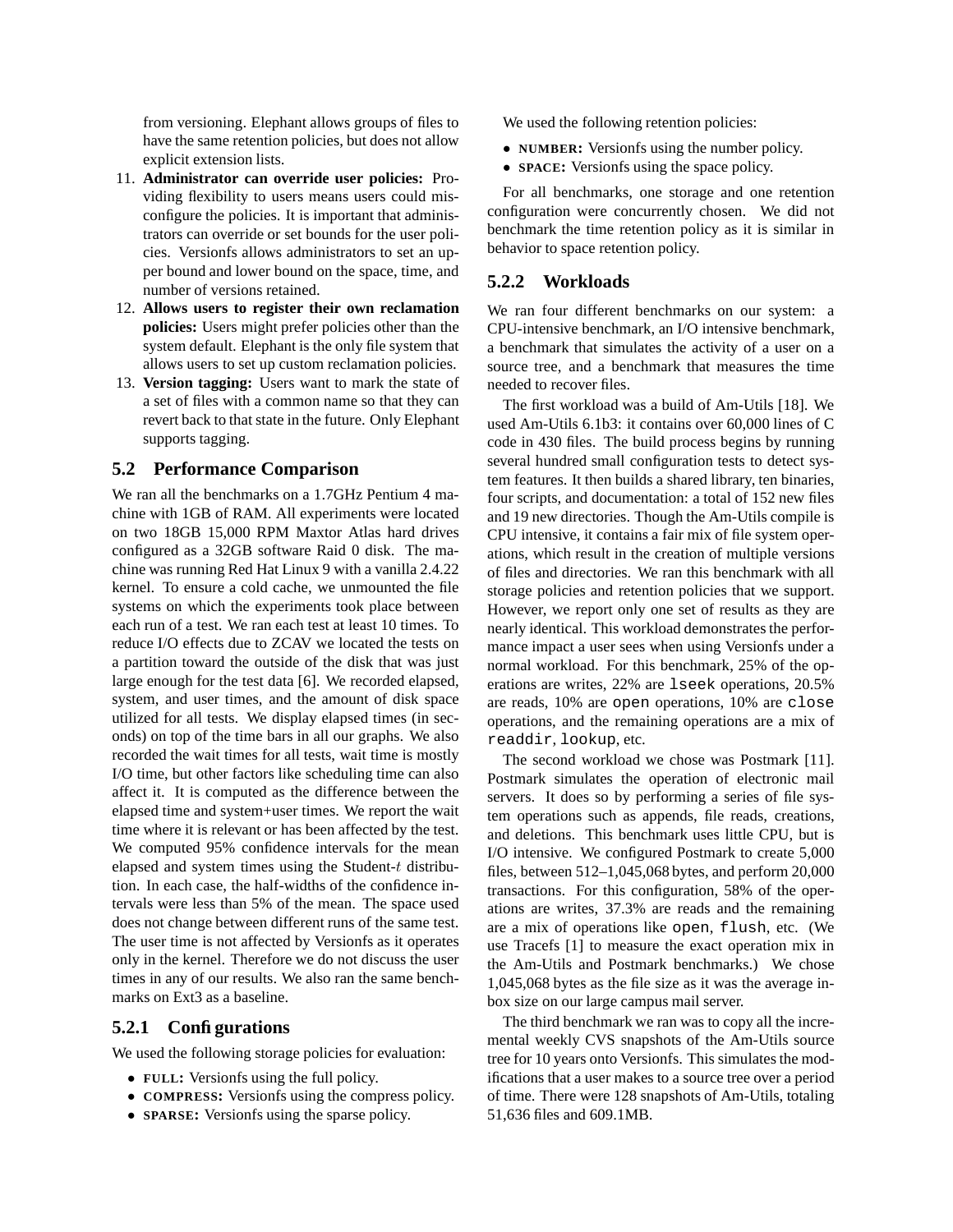The recover benchmark recovers all the versions of all regular files in the tree created by the copy benchmark. This measures the overhead of accessing a previous version of a file. We end the section with statistics to compare Copy-on-write with Copy-on-change.

#### 300 Wait System User Space Used  $50$ --43.5MB  $\frac{194s}{194s}$  33.3MB<br>  $\frac{199s}{191s}$ <br>  $\frac{194s}{191s}$  33.3MB<br>  $\frac{199s}{191s}$ <br>  $\frac{191s}{191s}$ <br>  $\frac{191s}{191s}$ <br>  $\frac{191s}{191s}$ <br>  $\frac{191s}{191s}$ <br>  $\frac{191s}{191s}$ <br>  $\frac{191s}{191s}$ <br>  $\frac{191s}{191s}$ <br>  $\frac{191s}{191s}$ <br>  $\frac$ 250 40.4MB 38.8MB 202s 40 33.3ME 197s 200 <u>Lie kaar de s</u> Space Used (MB)  $\frac{1}{\sqrt{2}}$ Time (Seconds) Time (Seconds) \_\_ . . 30 150 . .  $-20\frac{3}{5}$ <br> $-10$ <br> $-10$ <br> $\frac{5000}{5}$ <br> $+4000$  $\begin{array}{r} 35 \ 20 \frac{3}{24} \end{array}$  6000<br> $\begin{array}{r} -20 \frac{3}{24} \end{array}$  6000<br> $\begin{array}{r} 5000 \end{array}$  5000<br> $\begin{array}{r} 5000 \end{array}$ . . . . . . . . 20 . . . 100 . . . . . . . . . . . . 10 50 . . . . . . . . . . . .  $\Omega$ . . .  $\boldsymbol{0}$ EXT3 FULL COMPRESS SPARSE

## **5.2.3 Am-Utils Results**

*Figure 5: Am-Utils Compilation results. Note: benchmark times use the left scale. Space occupied by each configuration at the end of compilation is represented by the black bars and use the right scale.*

|                           | Ext <sub>3</sub> | Full                | <b>Compress</b> | <b>Sparse</b> |  |  |  |  |
|---------------------------|------------------|---------------------|-----------------|---------------|--|--|--|--|
| Elapsed                   | 193.7s           | $\overline{1}99.1s$ | 201.6s          | 196.6s        |  |  |  |  |
| System                    | 43.4s            | 45.2s               | 50.3s           | 45.4s         |  |  |  |  |
| Wait                      | 10.8s            | 12.7s               | 10.7s           | 10.8s         |  |  |  |  |
| Space                     | 33.3MB           | 43.5MB              | 38.8MB          | 40.4MB        |  |  |  |  |
| <b>Overhead over Ext3</b> |                  |                     |                 |               |  |  |  |  |
| Elapsed                   | ۰                | 3%                  | 4%              | 1%            |  |  |  |  |
| System                    | -                | 4%                  | 16%             | 5%            |  |  |  |  |
| Wait                      | -                | 18%                 | $-1\%$          | 0%            |  |  |  |  |

*Table 2: Am-Utils results.*

Figure 5 and Table 2 show the performance of Versionfs for an Am-Utils compile with the NUMBER retention policy and five versions of each file retained. During the benchmark, all but 15 of the files that are created have less than five versions and the remaining files have between 11 and 1,631 versions created. Choosing five versions as the limit ensures that some of the retention polices are applied. After compilation, the total space occupied by the Am-Utils directory on Ext3 is 33.3MB.

For FULL, we recorded a 3% increase in elapsed time, a 4% increase in system time, and an 18% increase in wait time over Ext3. The space consumed was 1.31 times that of Ext3. The system time increases as each page is checked for changes before being written to disk. The wait time increases due to extra data that must be written. With COMPRESS, the elapsed time increased by 4%, the system time increased by 16%, and the wait time decreased by 1% over Ext3. The space consumed was 1.17 times that of Ext3. The system time and consequently the elapsed time increase because each version needs to be compressed. COMPRESS has the least wait time, but this gain is offset by the increase in the system time. With SPARSE, the elapsed time increased by 1% and the system time increased by 5% over Ext3. The wait time was the same as Ext3. The space consumed was 1.21 times that of Ext3. SPARSE consumes less disk space than FULL and hence has smaller wait and elapsed time overheads.

## **5.2.4 Postmark Results**



*Figure 6: Postmark results. Note: benchmark times use the left scale. Space occupied by each configuration at the end of the test is represented by the black bars and use the right scale.*

|                           | Ext <sub>3</sub> | Full         | <b>Compress</b> | <b>Sparse</b> |  |  |  |  |
|---------------------------|------------------|--------------|-----------------|---------------|--|--|--|--|
| Elapsed                   | 521s             | 1097s        | 4988s           | 969s          |  |  |  |  |
| System                    | 128s             | 368s         | 3873s           | 313s          |  |  |  |  |
| Wait                      | 373s             | 708s         | 1093s           | 634s          |  |  |  |  |
| Space                     | 0GB              | 15.34GB      | 12.85GB         | 9.43GB        |  |  |  |  |
| <b>Overhead over Ext3</b> |                  |              |                 |               |  |  |  |  |
| Elapsed                   |                  | $2.1 \times$ | $9.6\times$     | $1.9\times$   |  |  |  |  |
| System                    | ۰                | $2.9 \times$ | $30.3\times$    | $2.4\times$   |  |  |  |  |
| Wait                      | ۰                | $1.9 \times$ | $2.9\times$     | $1.7\times$   |  |  |  |  |

*Table 3: Postmark results.*

Figure 6 and Table 3 show the performance of Versionfs for Postmark with the NUMBER retention policy and nine versions of each file retained. We chose to retain nine versions because eight is the maximum number of versions created for any file and we wanted to retain all the versions of the files. Postmark deletes all the files at the end of the benchmark, so on Ext3 no space is occupied at the end of the test. Versionfs creates versions, so there will be files left at the end of the benchmark.

For FULL, elapsed time was observed to be 2.1 times, system time 2.9 times, and wait time 1.9 times that of Ext3. The increase in the system time is because extra processing has to be done for making versions of files.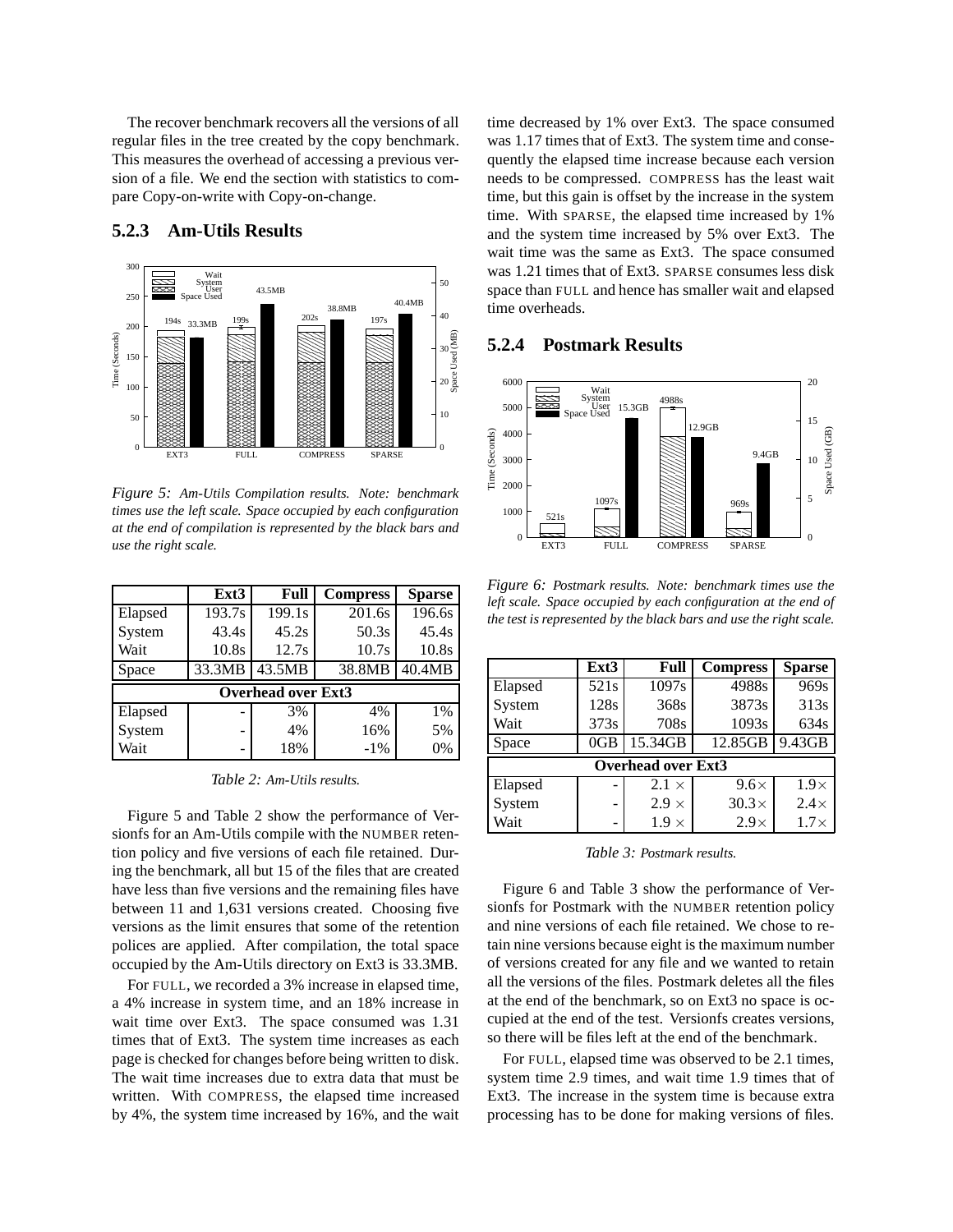The increase in the wait time is because additional I/O must be done in copying large files. The overheads are expected since the version files consumed 15.34GB of space at the end of the test.

For COMPRESS, elapsed time was observed to be 9.6 times, system time 30.3 times and wait time 2.9 times that of Ext3. The increase in the system time is due to the large files being compressed while creating the versions. The wait time increases compared to FULL despite having to write less data. This is because in FULL mode, unlinks are implemented as a rename at the lower level, whereas COMPRESS has to read in the file and compress it. The version files consumed 12.85GB of space at the end of the benchmark.

SPARSE has the best performance both in terms of the space consumed and the elapsed time. This is because all writes in Postmark are appends. In SPARSE, only the page that is changed along with the meta-data is written to disk for versioning, whereas in FULL and COMPRESS, the whole file is written. For SPARSE, elapsed time was 1.9 times, system time 2.4 times, and wait time 1.7 times that of Ext3. The residual version files consumed 9.43GB. The 9.43GB space consumed by SPARSE is the least amount of space consumed for the Postmark benchmark. For a similar Postmark configuration, CVFS, running with a 320MB cache, consumes only 1.3GB, because it uses specialized data structures to store the version meta-data and data. Versionfs cannot optimize the on-disk structures as it is a stackable file system and has no control over the lower-level file system.

9.43GB is more than 9 times the amount of RAM in our system, so these results factor in the effects of double buffering and ensure that our test generated substantial I/O. This benchmark also factors in the cost of readdir in large directories that contain versioned files. At the end of this benchmark, 40,053 files are left behind, including versions and meta-data files.

#### **5.2.5 Am-Utils Copy Results**

**Number Retention Policy** Figure 7 and Table 4 show the performance of Versionfs for an Am-Utils copy with the NUMBER retention policy and 64 versions of each file retained. We chose 64 versions as it is median of the number of versions of Am-Utils snapshots we had. Choosing 64 versions also ensures that the effects of retention policies will also be factored into the results. GNU cp opens files for copying with the O TRUNC flag turned on. If the file already exists, it gets truncated and causes a version to be created. To avoid this, we used a modified cp that does not open files with O TRUNC flag but instead truncates the file only if necessary at the end of copying. After copying all the versions, the Am-Utils directory on Ext3 consumes 9.9MB.



*Figure 7: Am-Utils copy results with* NUMBER *and 64 versions being retained. Note: benchmark times use the left scale. Space occupied by each configuration at the end of copy is represented by the black bars and use the right scale.*

|                           | Ext3  | Full    | <b>Compress</b> | <b>Sparse</b> |  |  |  |  |
|---------------------------|-------|---------|-----------------|---------------|--|--|--|--|
| Elapsed                   | 78.0s | 84.6s   | 93.6s           | 84.2s         |  |  |  |  |
| System                    | 7.5s  | 11.2s   | 28.9s           | 11.3s         |  |  |  |  |
| Wait                      | 69.6s | 72.6s   | 63.8s           | 72.0s         |  |  |  |  |
| Space                     | 9.9MB | 141.6MB | 44.5MB          | 127.4MB       |  |  |  |  |
| <b>Overhead over Ext3</b> |       |         |                 |               |  |  |  |  |
| Elapsed                   |       | 8%      | 20%             | 8%            |  |  |  |  |
| System                    |       | 49%     | 285%            | 51%           |  |  |  |  |
| Wait                      | -     | 4%      | $-8\%$          | 3%            |  |  |  |  |

*Table 4: Am-Utils copy results with* NUMBER *and 64 versions being retained.*

For FULL, we recorded an 8% increase in elapsed time, a 49% increase in system time, and a 4% increase in wait time over Ext3. FULL consumes 14.35 times the space consumed by Ext3. The system time increases due to two reasons. First, each page is compared and a version is made only if at least one page is different. Second, additional processing must be done in the kernel for making versions.

For COMPRESS, we recorded a 20% increase in elapsed time, a 285% increase in system time, and an 8% decrease in wait time over Ext3. Copy-on-change combined with data compression results in wait time less than even Ext3. This is offset by the increase in the system time due to the compression of version files. As all the versioned files are compressed, the space occupied is the least among all the storage modes and it consumes 4.51 times the space consumed by Ext3.

For SPARSE, we recorded an 8% increase in elapsed time, a 51% increase in system time, and a 3% increase in the wait time over Ext3. Even though SPARSE writes more data than COMPRESS, SPARSE performs better as it does not have to compress the data. The performance of SPARSE is similar to FULL mode since even a small change at the beginning of the file results in the whole file being written. SPARSE consumes 12.91 times the space consumed by Ext3.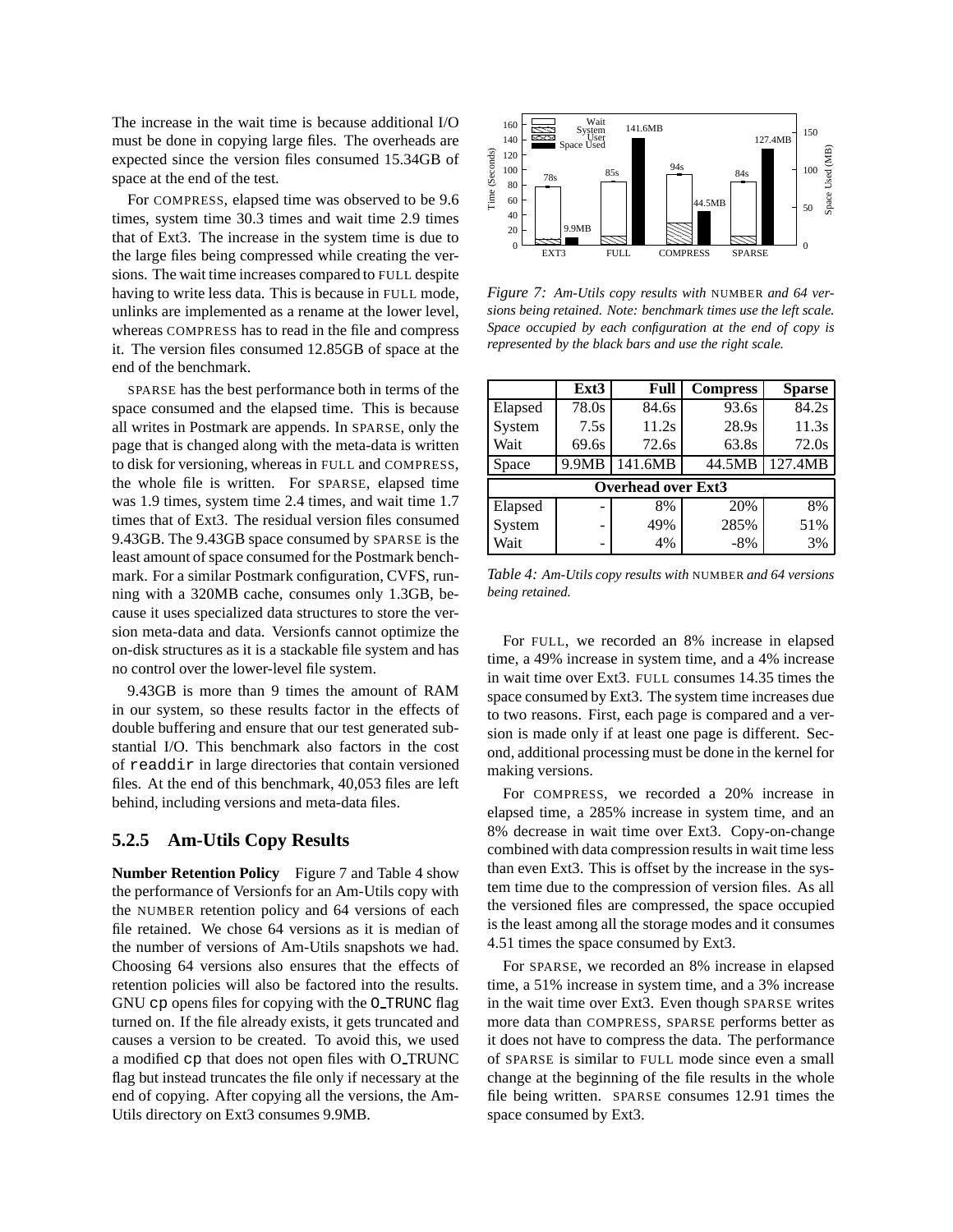**Space Retention Policy** Figure 8 and Table 5 show the performance of Versionfs for an Am-Utils copy with the SPACE retention policy and each version set having an upper bound of 140KB. We chose 140KB as it is median of the product of the average number of versions per file and the average version file size when all versions are retained. We observed that the number of version files increased for SPARSE and COMPRESS and decreased for FULL. The space occupied by version files decreased. This is because fewer versions of larger files and more versions of smaller files were retained.



*Figure 8: Am-Utils copy results with* SPACE *and 140KB being retained per version set. Note: benchmark times use the left scale. Space occupied by each configuration at the end of copy is represented by the black bars and use the right scale.*

|                           | Ext3  | Full   | <b>Compress</b> | <b>Sparse</b> |  |  |  |  |
|---------------------------|-------|--------|-----------------|---------------|--|--|--|--|
| Elapsed                   | 78.3s | 79.5s  | 93.6s           | 80.1s         |  |  |  |  |
| System                    | 7.7s  | 11.3s  | 29.2s           | 11.6s         |  |  |  |  |
| Wait                      | 69.9s | 67.4s  | 63.6s           | 67.6s         |  |  |  |  |
| Space                     | 9.9MB | 33.7MB | 27.5MB          | 37.0MB        |  |  |  |  |
| <b>Overhead over Ext3</b> |       |        |                 |               |  |  |  |  |
| Elapsed                   |       | 2%     | 20%             | 2%            |  |  |  |  |
| System                    | -     | 47%    | 279%            | 51%           |  |  |  |  |
| Wait                      | -     | $-4%$  | $-9%$           | $-3%$         |  |  |  |  |

*Table 5: Am-Utils copy results with* SPACE *and 140KB being retained per version set.*

For FULL, we recorded a 2% increase in elapsed time, a 47% increase in system time, and an 4% decrease in the wait time compared to Ext3. FULL consumes 3.40 times the space consumed by Ext3.

For COMPRESS, we recorded a 20% increase in elapsed time, a 279% increase in system time, and 9% decrease in the wait time over Ext3. COMPRESS consumes 2.78 times the space consumed by Ext3.

SPARSE has a 2% increase in elapsed time, a 51% increase in system time, and a 3% decrease in wait time over Ext3. SPARSE consumes 3.74 times the space consumed by Ext3. SPARSE takes more space than FULL as it retains more version files. This is because SPARSE stores only the pages that differ between two versions of a file and hence has smaller version files. Consequently, SPARSE packs more files and approaches the 140KB limit per version set more closely.

For all the configurations in this benchmark, we observed that Versionfs had smaller wait times than Ext3. This is because Versionfs can take advantage of Copyon-change and does not have to write a page if it has not changed. Ext3, however, has to write a page even if it is the same data being overwritten. The system time increases for all configurations as a combined effect of increased lookup times and copy-on-change comparisons. System time is the most for COMPRESS as the system has to compress data in addition to the other overheads. Wait time is the least for COMPRESS as the least amount of data is written in this configuration.

#### **5.2.6 Recover Benchmark Results**



*Figure 9: Recover results.* READ *is the time to read all files if they were stored as regular files.* FULL*,* COMPRESS*, and* SPARSE *are the times to recover all versions of all files in the corresponding modes.*

Figure 9 shows the time required to recover all the versions of all files (3,203 versions) that were created by the copy benchmark and the time to read all the versions if they are stored as regular files. The average times to recover a single file in FULL, COMPRESS, SPARSE, and READ were 1.2ms, 1.5ms, 1.4ms, and 0.53ms respectively. The recover times for FULL, COMPRESS, and SPARSE were 2.2, 2.8, and 2.5 times that required to READ, respectively. FULL was the fastest as the recovery time in FULL is the time to copy the required version inside of the kernel. The wait time for FULL increases as the data has to be read from the version file and then written into the recover file. COMPRESS was the slowest as it has to decompress each version. The amount of I/O in COMPRESS is the least as it has to read the least amount of data. However, the time gained in I/O is lost in the system time used for decompressing data. SPARSE mode has the most amount of I/O as it has to reconstruct files from multiple versions as described in Section 3.2.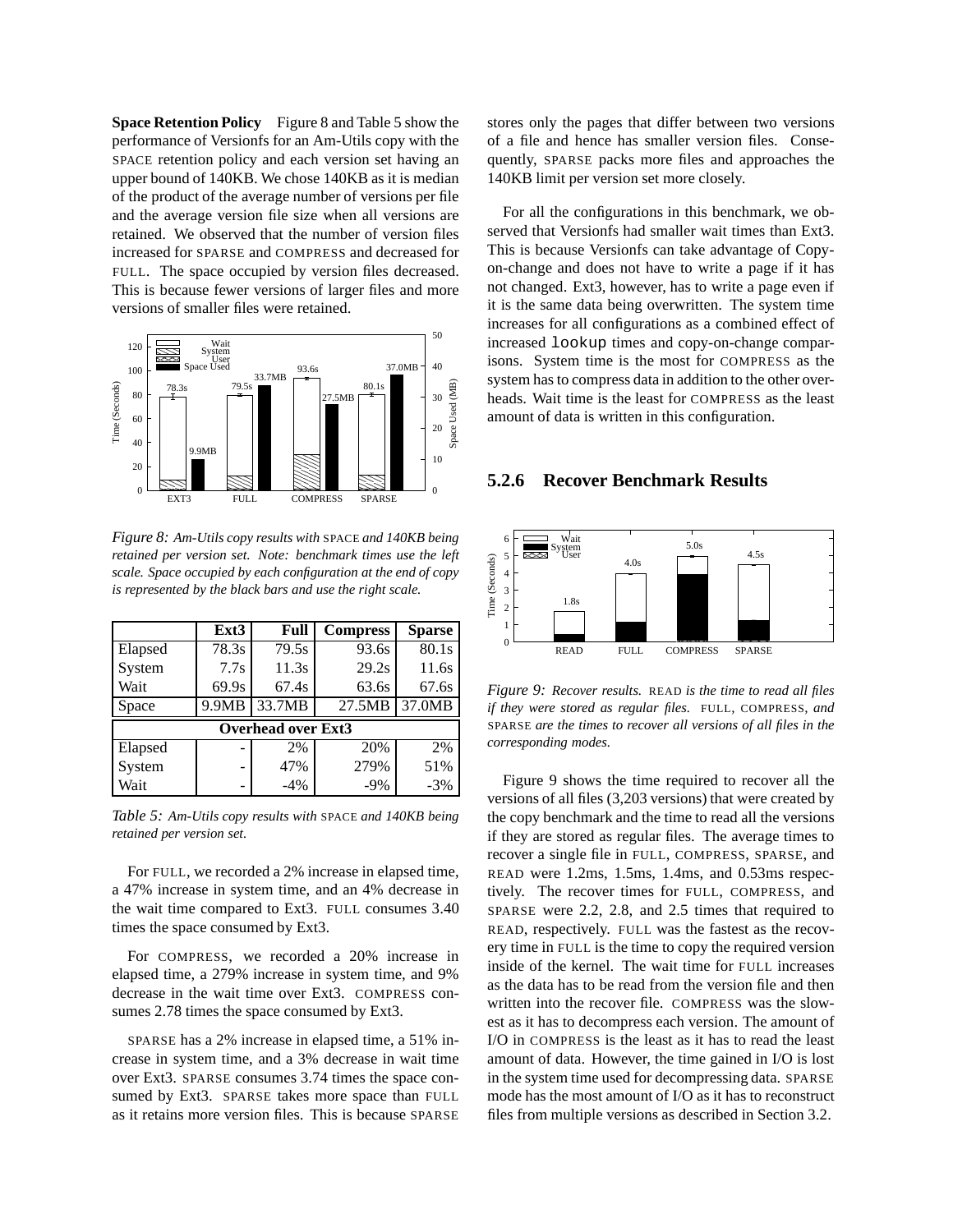| <b>Benchmark</b> |         |         | FULL-COW FULL-COC COMPRESS-COW COMPRESS-COC SPARSE-COW SPARSE-COC |        |         |         |
|------------------|---------|---------|-------------------------------------------------------------------|--------|---------|---------|
| Am-Utils copy    | 370.7MB | 141.6MB | 168.4MB                                                           | 44.5MB | 370.9MB | 127.4MB |
| Am-Utils compile | 43.5MB  | 43.5MB  | 38.8MB                                                            | 38.8MB | 41.63MB | 40.4MB  |

*Table 6: Copy-on-write (COW) vs. Copy-on-change (COC).*

## **5.2.7 Copy-on-Write vs. Copy-on-Change**

Table 6 shows the space consumed by all the storage policies for the Am-Utils copy and Am-Utils compile benchmarks with Copy-on-write and with Copy-onchange. In the Am-Utils copy benchmark, there were considerable savings ranging from 73.6% for COM-PRESS to 61.8% for FULL. The savings were good as users generally tend to make minor modifications to the files that copy-on-change can take advantage of.

For the Am-Utils compile benchmark, there is a 2.9% savings in space utilization with copy-on-change in the SPARSE mode and no savings in the FULL and COM-PRESS modes. This is because there are more changes to files in Am-Utils compile. Only SPARSE can take advantage of copy-on-change in Am-Utils compile as SPARSE works at a page granularity.

In summary, our performance evaluation demonstrates that Versionfs has an overhead for typical workloads of just 1–4%. With an I/O-intensive workload, Versionfs using SPARSE is 1.9 times slower than Ext3. With all storage policies, recovering a single version takes less than 2ms. Copy-on-change, depending on the load, can reduce disk usage and I/O considerably.

## **6 Conclusions**

The main contribution of this work is that Versionfs allows users to manage their own versions easily and efficiently. Versionfs provides this functionality with no more than 4% overhead for typical user-like workloads. Versionfs allows users to select both what versions are kept and how they are stored through retention policies and storage policies, respectively. Users can select the trade-off between space and performance that best meets their individual needs: full copies, compressed copies, or block deltas. Although users can control their versions, the administrator can enforce minimum and maximum values, and provide users sensible defaults.

Additionally, through the use of libversionfs, unmodified applications can examine, manipulate, and recover versions. Users can simply run familiar tools to access previous file versions, rather than requiring users to learn separate commands, or ask the system administrator to remount a file system. Without libversionfs, previous versions are completely hidden from users.

Finally, Versionfs goes beyond the simple copy-onwrite employed by past systems: we implement copyon-change. Though at first we expected that the comparison between old and new pages would be too expensive, we found that the increase in system time is more than offset by the reduced I/O and CPU time associated with writing unchanged blocks. When more expensive storage policies are used (e.g., compression), copy-onchange is even more useful.

## **6.1 Future Work**

Many applications operate by opening a file using the O TRUNC option. This behavior wastes resources because data blocks and inode indirect blocks must be freed, only to be immediately reallocated. As the existing data is entirely deleted before the new data is written, versioning systems cannot use copy-on-change. Unfortunately, many applications operate in the same way and changing them would require significant effort. We plan to implement *delayed truncation*, so that instead of immediately discarding truncated pages, they are kept until a write occurs and can be compared with the new data. This can reduce the number of I/O operations that occur.

We will extend the system so that users can register their own retention policies.

Users may want to revert back the state of a set of files to the way it was at a particular time. We plan to enhance libversionfs to support time-travel access.

Rather than remembering what time versions were created, users like to give *tags*, or symbolic names, to sets of files. We plan to store tags and annotations in the version meta-data file.

We will also investigate other storage policies. First, we plan to combine sparse and compressed versions. Preliminary tests indicate that sparse files will compress quite well because there are long runs of zeros. Second, presently sparse files depend on the underlying file system to save space. We plan to create a storage policy that efficiently stores block deltas without any logical holes. Third, we plan to make use of block checksums to store the same block only once, as is done in Venti [21]. Finally, we plan to store only plain-text differences between files. Often when writes occur in the middle of a file, then the data is shifted by several bytes, causing the remaining blocks to be changed. We expect plaintext differences will be space efficient.